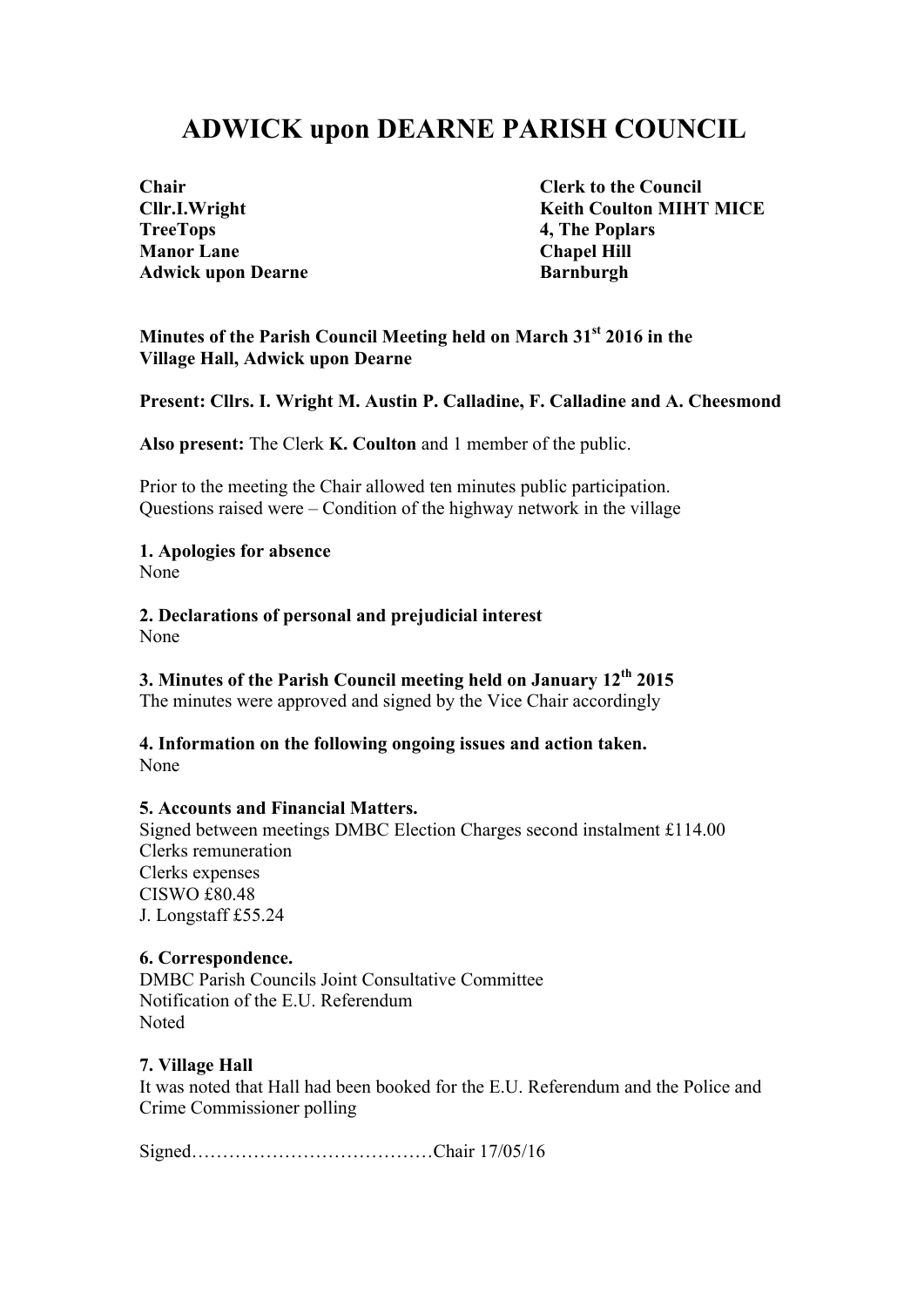#### **8. Planning Applications.**

None for this period

#### **9. Member's Items / Comments.**

**Cllr. Wright** commented that he had reported to DMBC and received reference numbers relating to the following complaints:

Incorrect road sign on Crow Tree Lane 378774

Potholes on the carriageways in various locations 378760

Lack of street cleansing 378763

Litter on Lound Hill Lane 378757

**Cllr. P. Calladine** referred to recent rubbish deposited rear of the old bus sheds

**Cllr. F. Calladine** reported that horses were frequently escaping from surrounding areas

**Cllr. Austin** reported that the drainage system in the village requires descaling **Cllr. Wright** agreed to speak to Jim Blaik Chief Officer of Street Lighting and Drainage on this matter and other drainage problems in the village

## **10. Ward Members Reports.**

None present

## **11. Website**

The Clerk informed members that the website was currently under construction and would be "live "for the next meting"

#### **12. Community Liason Group**

Cllr. Wright presented members with a detailed report from the last meeting of the CLG and reiterated that the litter collecting on Lound Hill Lane was contributory to the site Noted

# **13. Date and Time of the next meeting May 17th 2016 at 6.00pm in the Village Hall**

**This meeting includes the Annual Parish Assembly and Annual Parish Council**

Signed……………………………………Chair 17/05/16